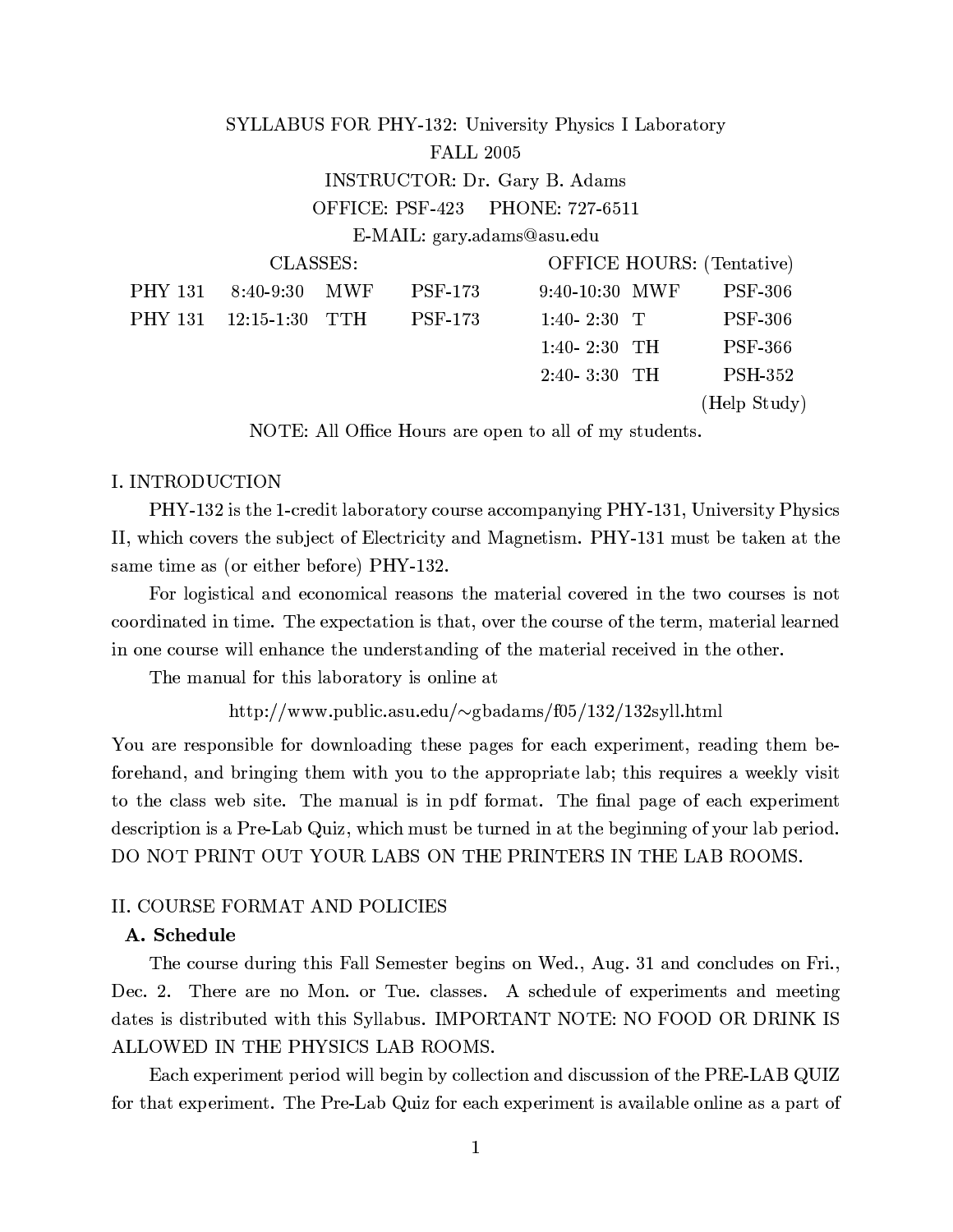each lab description. You may get help with the Pre-Lab Quiz at your instructor's office hours, at your TA's office hours, or in Help-Study.

Help-Study sessions are for the students' benefit in gaining assistance with the conceptual and procedural basis of an experiment. Beginning Mon., Aug. 29, the Help-Study Hall (PSH-352) will be staffed by volunteer faculty and Teaching Assistants several hours each day between 8:40 and 3:30. Teaching Assistants associated with this course, and your instructor, will keep some of their office hours in the Help-Study Hall.

### **B.** Laboratory and Grading Policy

There are eleven experiments scheduled for the term. Your best nine labs will count towards your final grade, i.e. two labs will be dropped. THERE ARE NO MAKE-UP LABS for any reason; if you miss a lab FOR ANY REASON, then that lab must be one of your two drops.

Students will work together in teams of three. To receive credit for an experiment, you must (a) perform the experiment with your teammates, AND (b) submit a lab report on the experiment. Data, and any analysis done during the lab period using the Graphical Analysis computer program should be essentially identical for the three students in a team. All handwritten data must be taken IN INK, with no erasures or "white-outs" (errors are to be lined out) on  $8\frac{1}{2} \times 11$  quadrille sheets (5  $\times$  5 - AKA engineering paper). You must record your own copy of any data taken by hand. If the original data are on computer, you must print a hardcopy in class for yourself. ALL DATA SHEETS AND NECESSARY COMPUTER PRINTOUTS MUST BE INITIALED AND DATED BY YOUR TA BEFORE YOUR LEAVE THE LAB. The SIGNED sheets must be stapled to your report. Otherwise, you will receive zero credit for that report.

REPORT DUE DATE: Reports are due no later than 1:00 PM one week following your experiment. ZERO CREDIT WILL BE GIVEN FOR LATE REPORTS. Your Lab TA will give you the number of a drop box for your lab reports. The drop boxes are located on the third floor of PSH-wing, in the hallway adjacent to room 352. ZERO CREDIT WILL BE GIVEN FOR LAB REPORTS THAT ARE MISTAKENLY PLACED IN THE WRONG DROP BOX. It is the student's responsibility to be careful when dropping a report in the designated box.

Your grade for each lab will consist of two parts: (1) your Pre-Lab Quiz, which can only be turned in at the beginning of your lab period, 20 points, and (2) your lab report, 80 points. You may word process your report, or you may write it by hand. If you choose to write by hand, your report must be neat and legible. Your TA will deduct points for a messy or illegible report; however, the TA will mark only the formal report, not your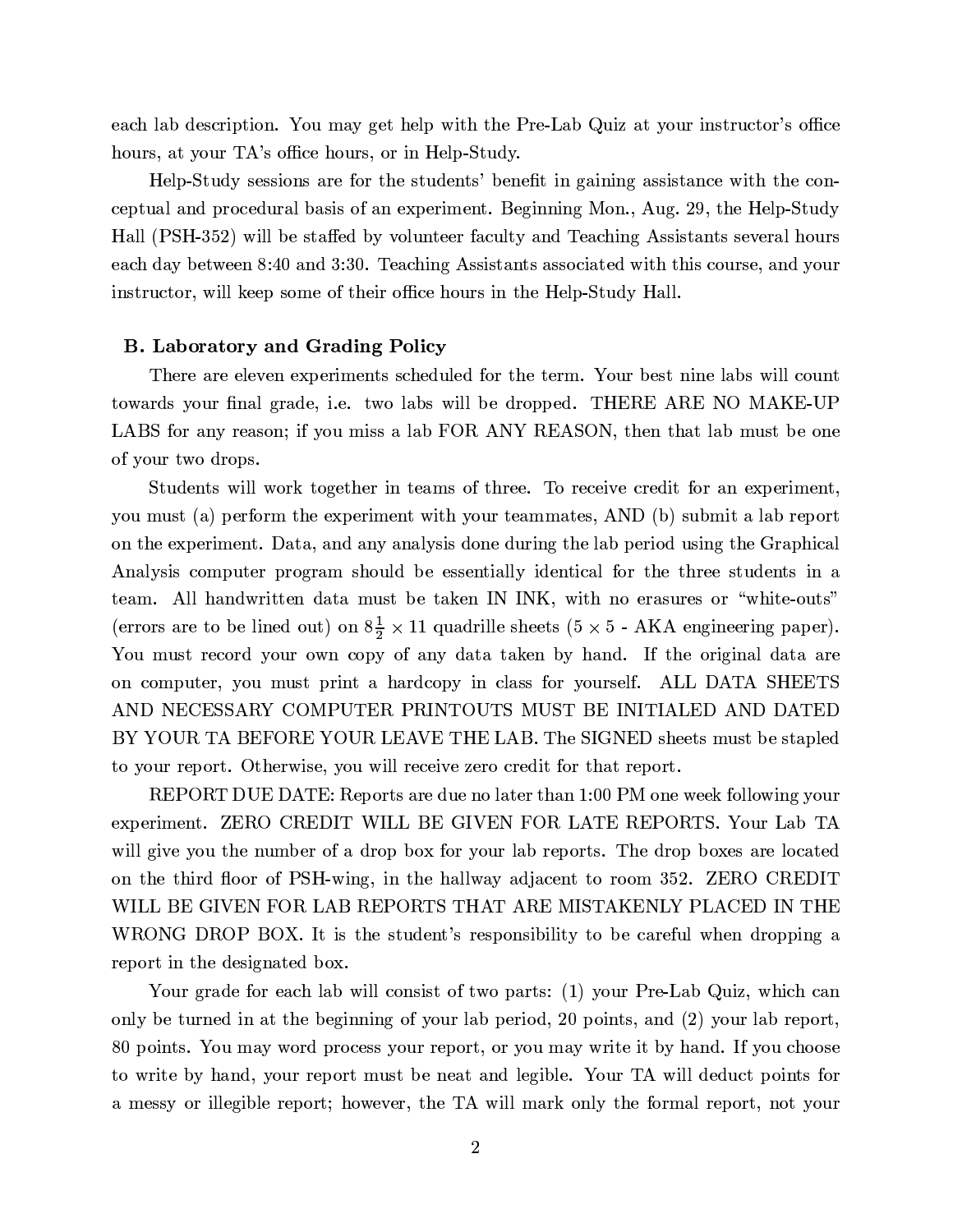original data and notes. Do not hesitate to record any and all useful information on your data sheets during the experiment.

Even though your data and computer analysis should be identical to that of your two teammates, the rest of your lab report must be your own original work. It is encouraged that you discuss the experiment and analysis with your lab partners, and you must document this collaboration on the title page of your report; however, you may not copy the work of someone else with or without their approval. ACADEMIC DISHONESTY IN ANY FORM WILL NOT BE TOLERATED.

Any and all students involved in academic dishonesty will be subject to one of the following three actions: (1) the student will be given a zero on a portion of the course; (2) the student will be expelled from the course with a failing grade; or  $(3)$  the student will be expelled from the course with a failing grade and the case will be referred to the Dean for further action or penalties. The instructor will decide which action is to be taken based on the circumstances of the case, and will notify the student of the action taken. Examples of academic dishonesty include, but are not limited to: copying someone else's Pre-Lab Quiz, fabricating a data sheet, altering your data sheet after the experiment has been completed, altering your graded lab report and requesting a reconsideration of your lab grade, using a false name and/or ID, copying someone else's lab report, allowing someone else to copy your lab report or Pre-Lab Quiz, hiring someone to write a lab report for you, or having another person attend a lab session for you.

Graded reports will be returned one week after they have been submitted. If you believe an error has been made in grading your lab report, you must submit a regrade request IN WRITING to your TA within two school days of receiving your grade; explain carefully IN WRITING why you deserve more points, staple this sheet to your graded lab, and return it to your TA. Your lab report will not be regraded after the deadline. If you are unable to see your TA in person, go to the physics department office (PS F470) and ask the receptionist to time-stamp your report and place it in your TA's mailbox.

Your final lab grade will be the average of your nine best lab grades. The approximate grade scale will be

 $B = 80 - 89.9$   $C = 70 - 79.9$   $D = 60 - 69.9$  $A\geq 90$  $E < 60$ The plus-minus grade scale will be used. Adjustments will be made for different grading practices by different TA's, and the actual final grade scale will depend on the final distribution of grades. You will be able to follow the section and class averages throughout the semester on the class website. Completion of less than seven labs is an automatic  $E$ .